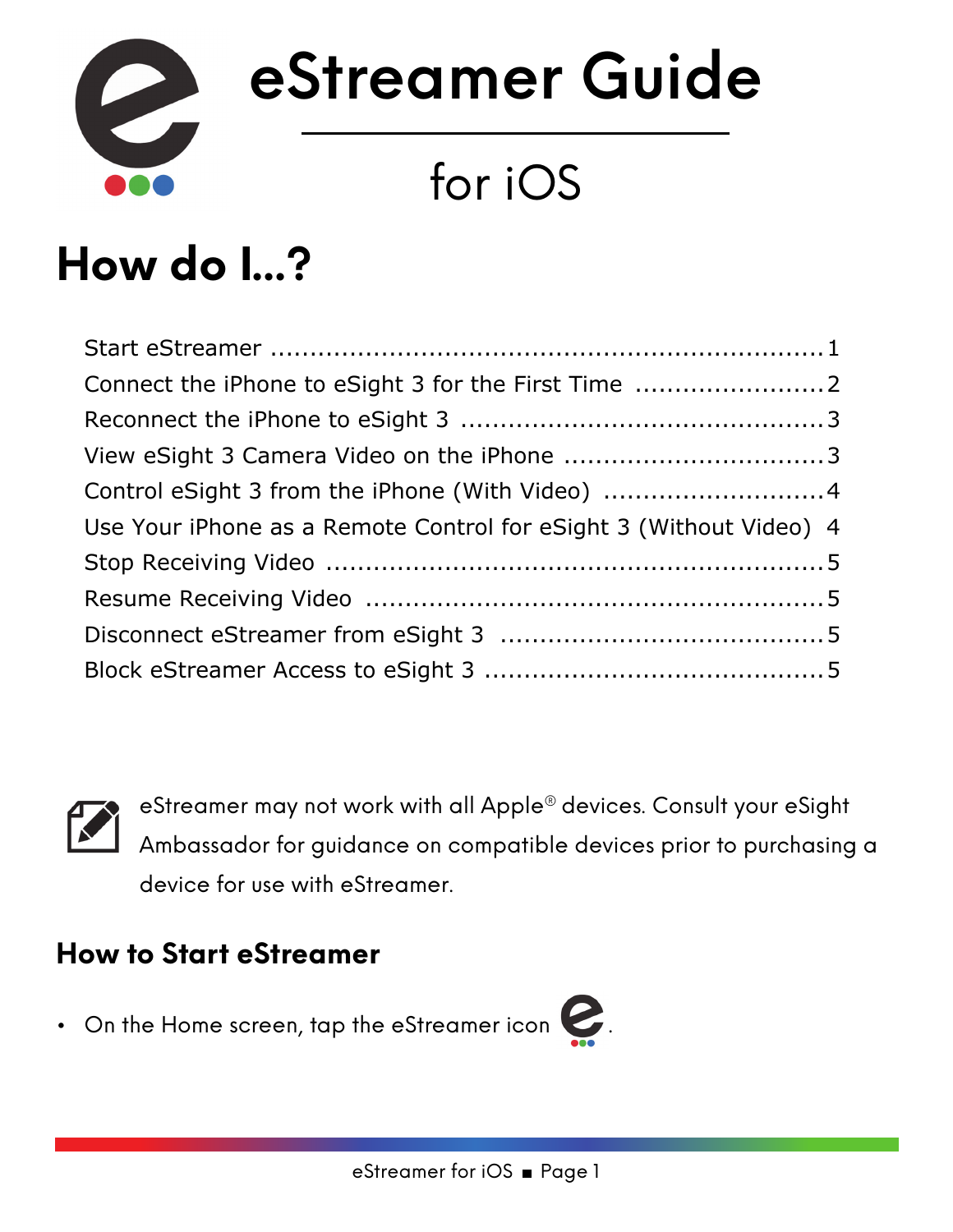#### <span id="page-1-0"></span>**How to Connect the iPhone to eSight 3 for the First Time**



Before you begin, you'll need to know the serial number of your eyewear. From the eSight Menu, go to the **ABOUT** menu.

- 1. Turn on your eSight 3.
- 2. If necessary, turn off Airplane Mode (No Check Mark).

WIFI DIRECT is the normal setting for wireless networking with your eyewear. If you've recently connected your eyewear to a wireless access point, such as a router, you must change your WiFi connection in your eyewear from WIFI ROUTER to WIFI DIRECT.

- 3. If necessary, set the WiFi connection on your eyewear to WiFi Direct (**SETUP** > **SYSTEM** > **CONNECT** > **WIFI** > **WIFI DIRECT**).
- 4. In the eSight Menu, go to **SETUP** > **SYSTEM** > **CONNECT** > **ESTREAMER** > **ALLOW** (Check Mark) to permit eStreamer use with your eyewear.
- 5. Go to your iPhone Wi-Fi Settings.
- 6. From the list of available networks, tap the eyewear to which you want to connect.
- 7. Type **123456789** for the password, and then tap **Join.**
- 8. Start eStreamer.
- 9. When you see the **ALLOW ESTREAMER?** message in your eSight 3, push the trackpad to select the **YES** option and accept the eStreamer connection.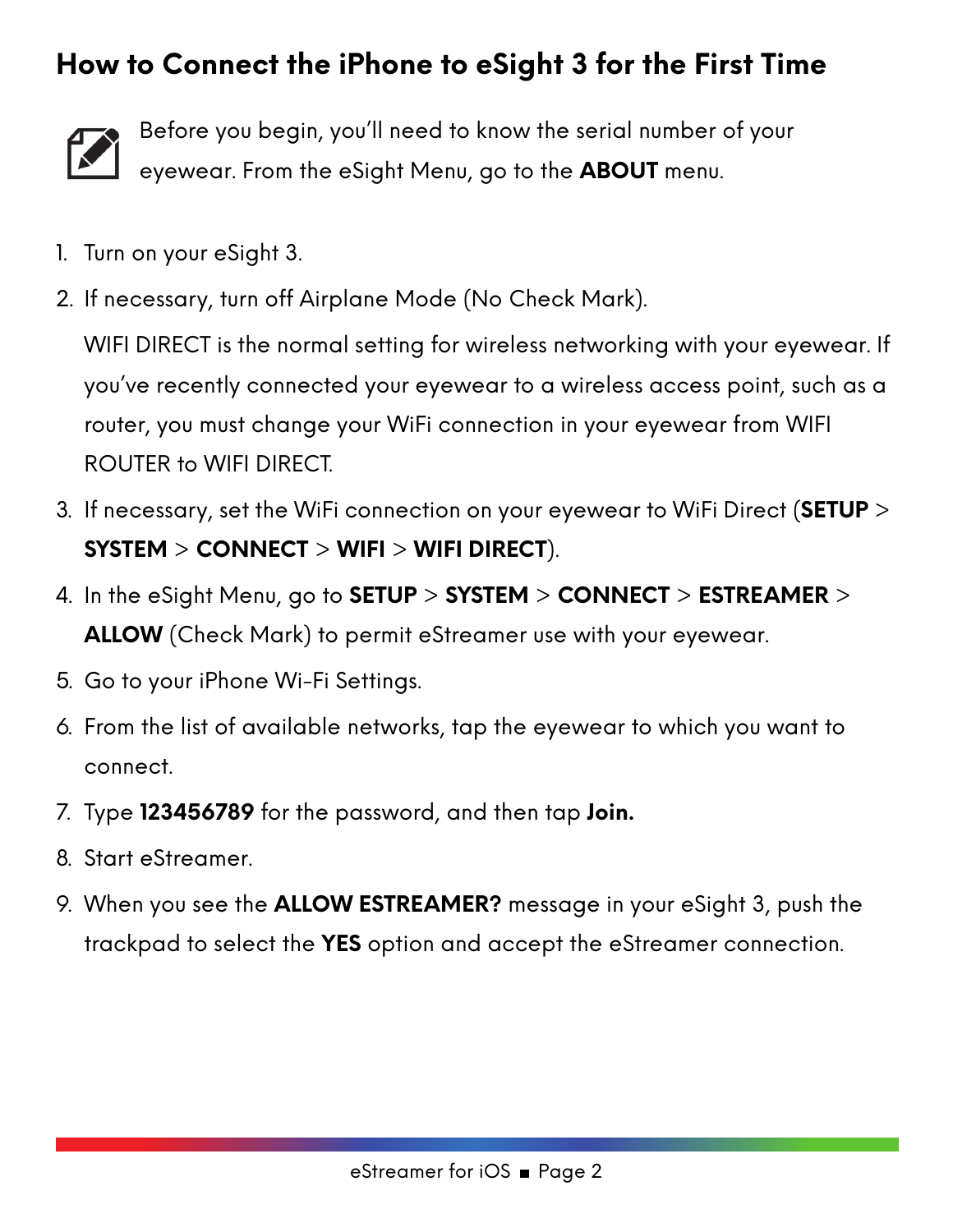#### <span id="page-2-0"></span>**How to Reconnect the iPhone to eSight 3**

- 1. Turn on your eSight 3
- 2. Go to your iPhone Wi-Fi settings.
- 3. From the list of available networks, tap the eyewear to which you want to connect.
- 4. Start eStreamer.
- 5. When you see the **ALLOW ESTREAMER?** message in your eSight 3, push the trackpad to select the **YES** option and accept the eStreamer connection.



- If eStreamer doesn't connect to eSight 3, do this:
- i In the eStreamer main menu, go to **CONNECT**.
- ii From **Available Devices** list, tap the eyewear to which you want to connect.
- iii When you see the **ALLOW ESTREAMER?** message in your eSight 3, push the trackpad to select the **YES** option.

#### <span id="page-2-1"></span>**How to View the eSight 3 Camera Video on the iPhone**

- 1. Start eStreamer.
- 2. Connect your iPhone to your eSight 3.
- 3. In the eStreamer main menu, tap **Stream from your eSight**.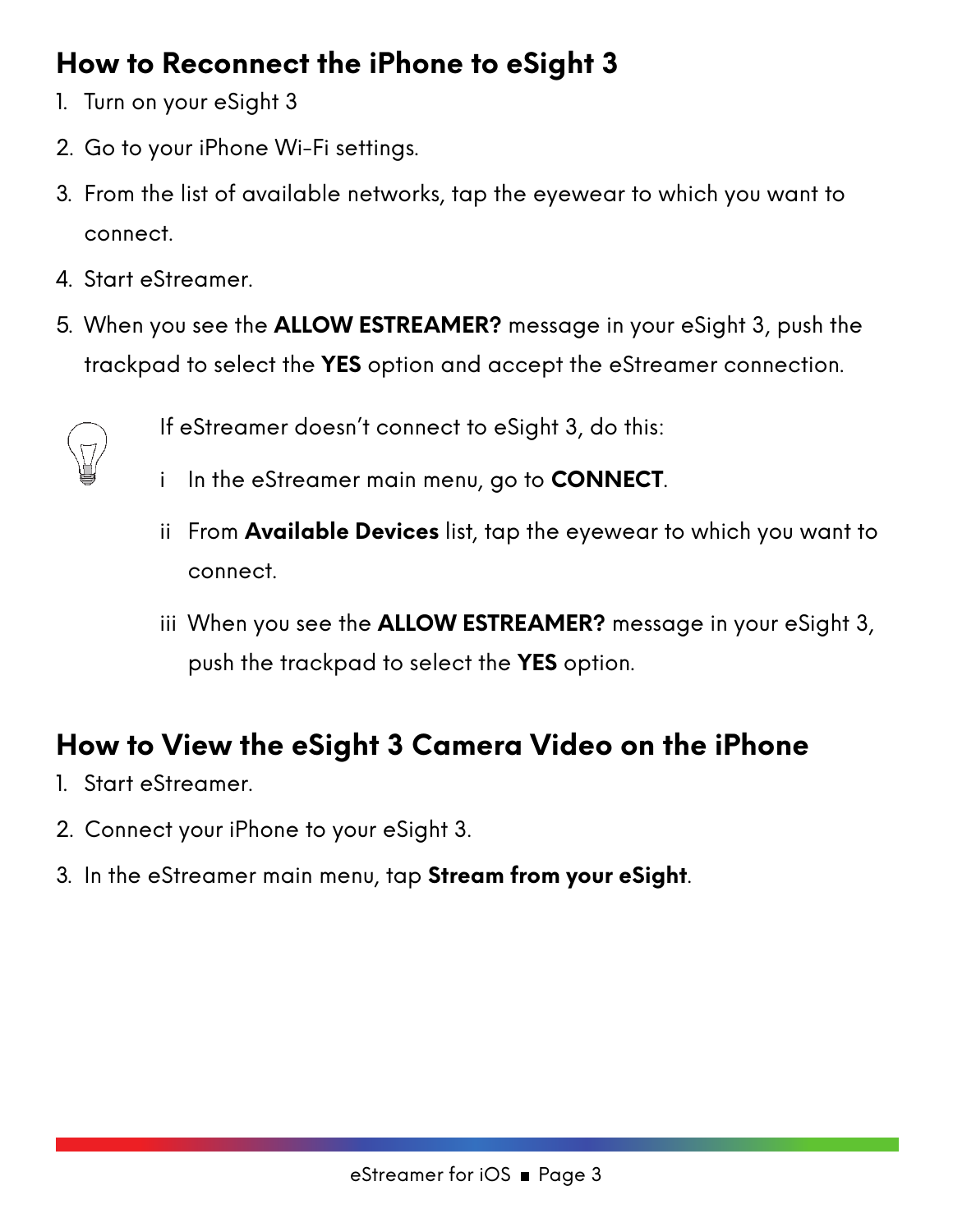#### <span id="page-3-0"></span>**How to Control the eSight 3 from the iPhone (With Video)**

- 1. View the eSight 3 camera video on the iPhone.
- 2. Tap the camera video to display the remote control panel.
- 3. Tap to press an on-screen button.



#### <span id="page-3-1"></span>**How to Use Your iPhone as a Remote Control for eSight 3 (Without Video)**

- 1. Start eStreamer.
- 2. Connect your iPhone to your eSight 3.
- 3. In the eStreamer main menu, tap **Remote Control**.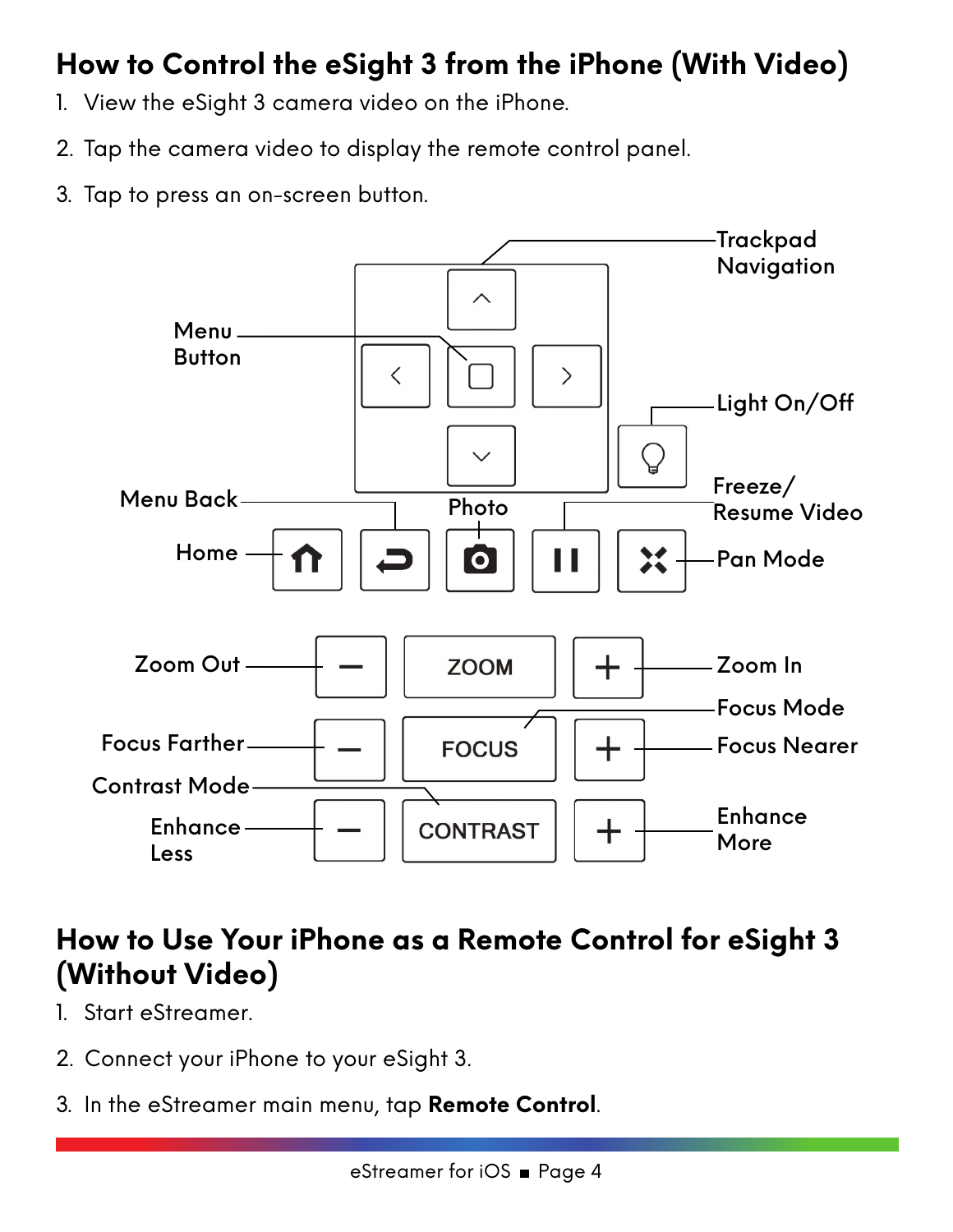#### <span id="page-4-0"></span>**How to Stop Receiving Video**

• Tap the screen to show the status bar at the top of the screen, and then tap  $\boldsymbol{\mathsf{X}}$  .

#### <span id="page-4-1"></span>**How to Resume Receiving Video**

• With your iPhone connected to eSight 3, tap the screen to show the status bar

at the top of the screen, and then tap  $\blacktriangleright$  .

#### <span id="page-4-2"></span>**How to Disconnect eStreamer from eSight 3**

- 1. On your eSight 3, open the eSight menu.
- 2. Go to **SETUP** > **SYSTEM** > **CONNECT** > **ESTREAMER** > **DISCONNECT ALL**.

#### <span id="page-4-3"></span>**How to Block eStreamer Connections to eSight 3**

- 1. On your eSight 3, open the eSight menu.
- 2. Go to **SETUP** > **SYSTEM** > **CONNECT** > **ESTREAMER** > **ALLOW** (No Checkmark).